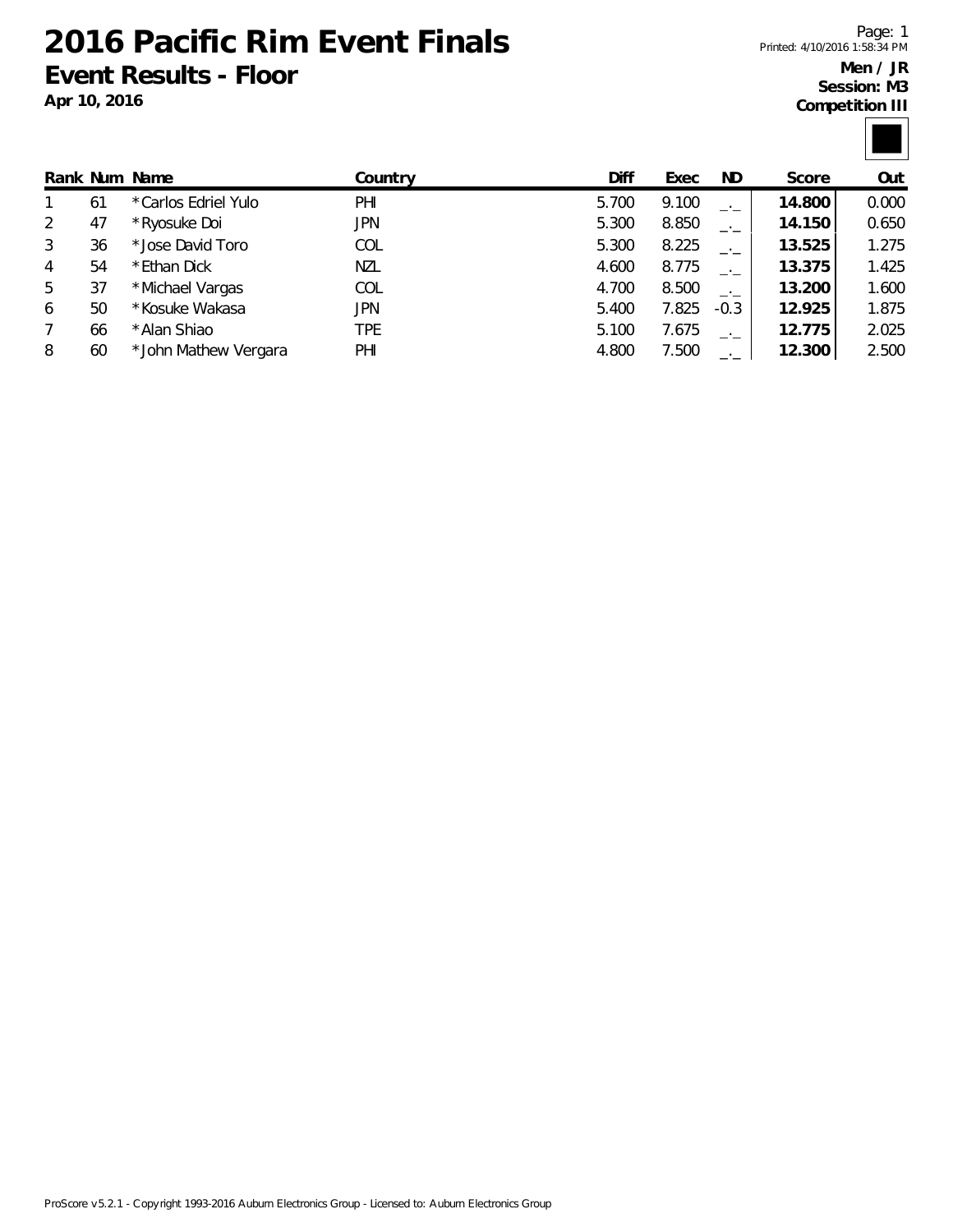**2016 Pacific Rim Event Finals Event Results - Pommel**

**Apr 10, 2016**

Page: 1 Printed: 4/10/2016 1:58:35 PM

# **Men / JR Session: M3**

**Competition III**



|   |    | Rank Num Name          | Country | Diff  | Exec  | ND.    | Score  | Out   |
|---|----|------------------------|---------|-------|-------|--------|--------|-------|
|   | 50 | *Kosuke Wakasa         | JPN     | 4.900 | 8.875 | $-1$   | 13.775 | 0.000 |
| 2 | 66 | *Alan Shiao            | TPE     | 4.900 | 8.625 | $-1$   | 13.525 | 0.250 |
| 3 | 35 | * Jose Manuel Martinez | COL     | 4.900 | 8.400 |        | 13.300 | 0.475 |
| 4 | 47 | *Ryosuke Doi           | JPN     | 4.800 | 8.475 | $-1$   | 13.275 | 0.500 |
| 5 | 54 | *Ethan Dick            | NZL     | 4.600 | 8.475 | $-1$   | 13.075 | 0.700 |
| 6 | 63 | *Shih Yen Fang         | TPE     | 4.900 | 7.225 | $-1$   | 12.125 | 1.650 |
| 7 | 20 | *Anthony Tawfik        | CAN     | 4.900 | 5.275 | $-1$   | 10.175 | 3.600 |
| 8 | 23 | *Francisco Perez       | CHI     | 2.700 | 5.925 | $-4.0$ | 4.625  | 9.150 |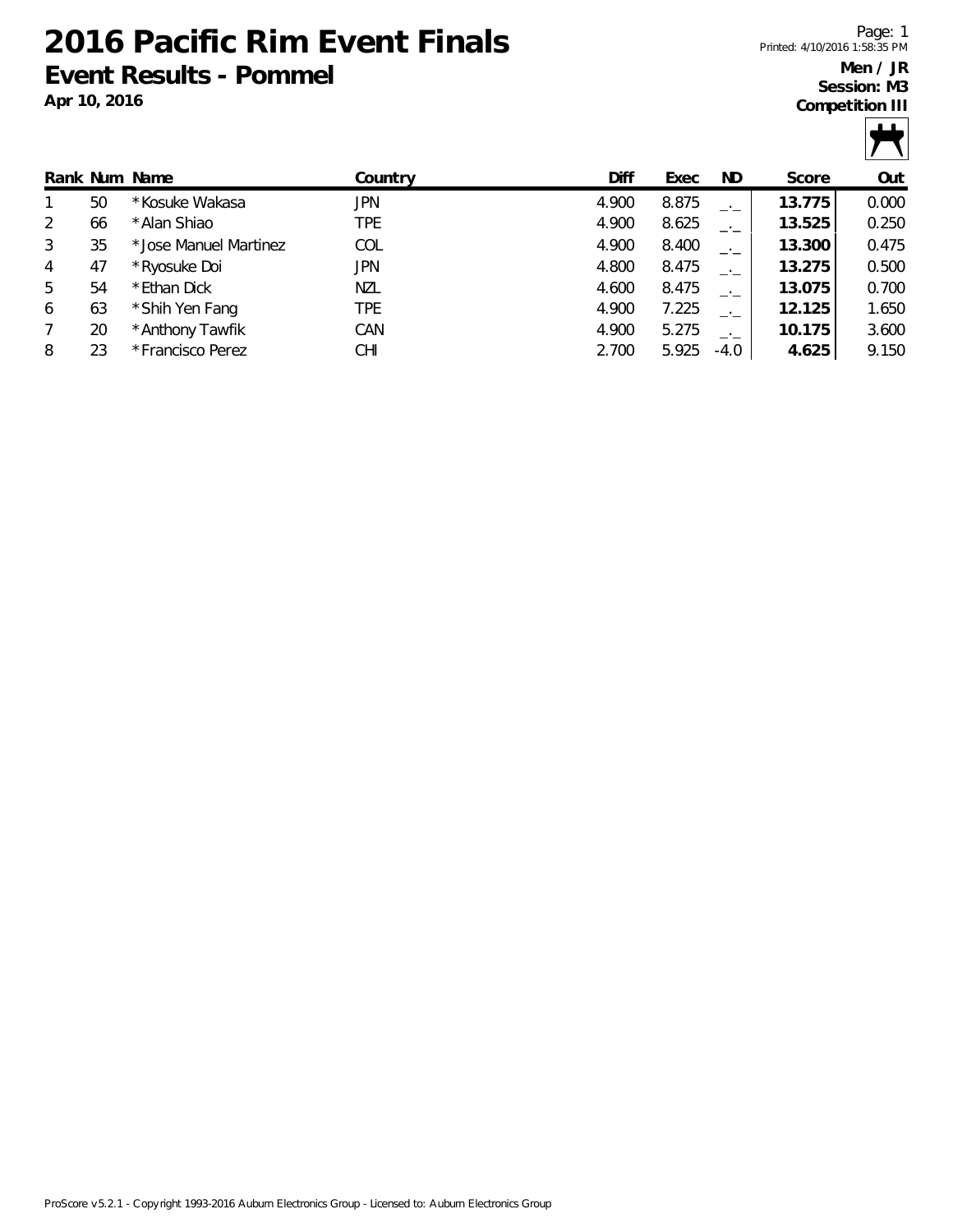**2016 Pacific Rim Event Finals Event Results - Rings**

**Apr 10, 2016**

Page: 1 Printed: 4/10/2016 1:58:37 PM

## **Men / JR Session: M3**

**Competition III**

|--|

|                |    | Rank Num Name                      | Country    | Diff  | Exec  | ND.  | Score  | Out   |
|----------------|----|------------------------------------|------------|-------|-------|------|--------|-------|
| $\mathbf{1}$   | 46 | *Kanta Amano                       | JPN        | 5.200 | 8.750 |      | 13.950 | 0.000 |
| 2              | 61 | *Carlos Edriel Yulo                | PHI        | 5.200 | 8.325 |      | 13.525 | 0.425 |
| $3^*$          | 48 | *Ryuto Sako                        | JPN        | 4.800 | 8.700 |      | 13.500 | 0.450 |
| $3^*$          | 20 | *Anthony Tawfik                    | CAN        | 4.800 | 8.700 | $-1$ | 13.500 | 0.450 |
| 5              | 35 | * Jose Manuel Martinez             | <b>COL</b> | 5.200 | 8.100 | $-1$ | 13.300 | 0.650 |
| 6              | 38 | *Francisco Antonio Acuna Flagu CRC |            | 4.600 | 8.000 | $-1$ | 12.600 | 1.350 |
| $\overline{7}$ | 66 | * Alan Shiao                       | TPE        | 4.600 | 7.900 | $-1$ | 12.500 | 1.450 |
| 8              | 54 | *Ethan Dick                        | NZL        | 3.800 | 8.475 |      | 12.275 | 1.675 |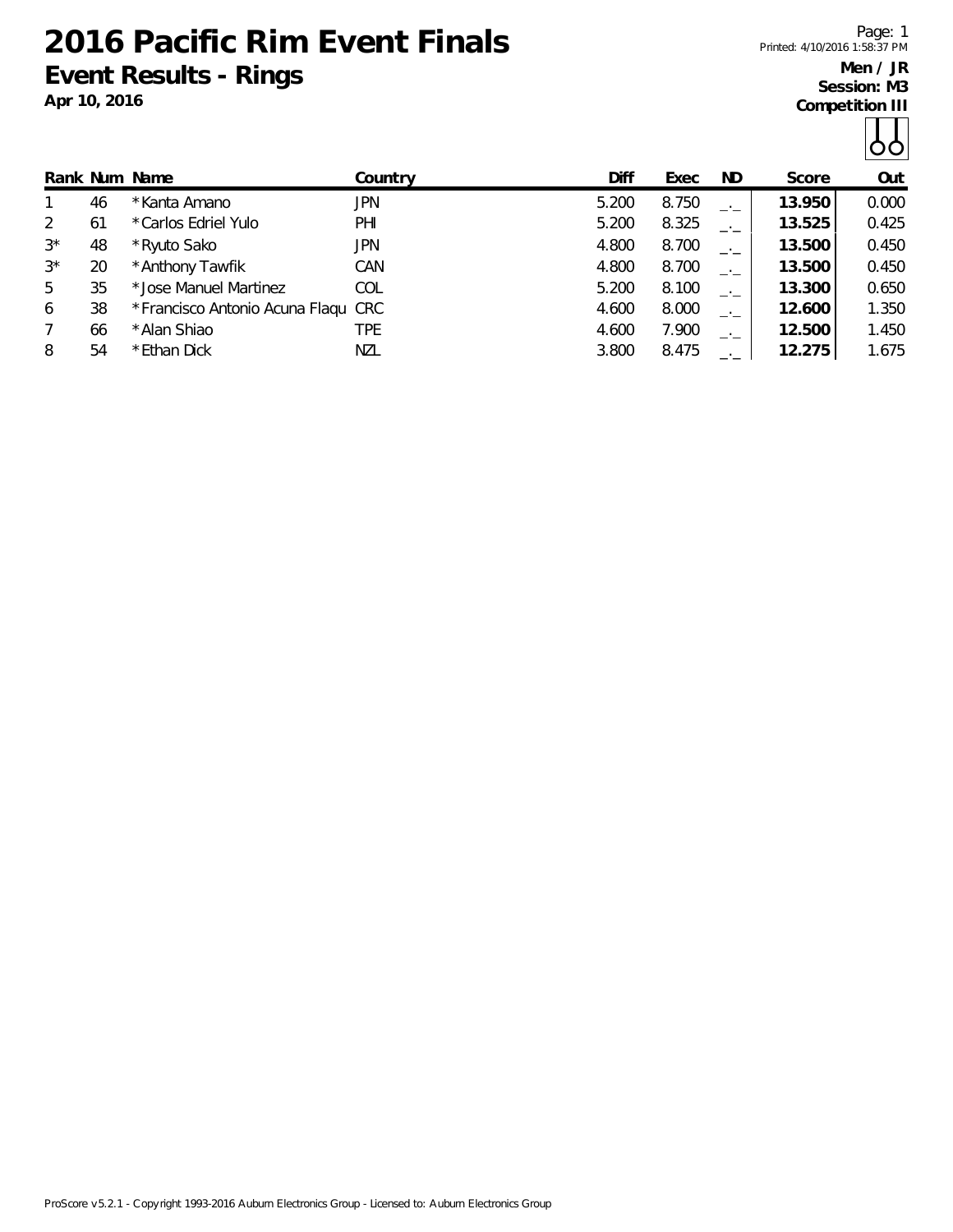**2016 Pacific Rim Event Finals Event Results - Vault**

**Apr 10, 2016**

Page: 1 Printed: 4/10/2016 3:17:37 PM

#### **Men / JR Session: M3 Competition III**

|                |    |                     |         |       |       |        |        | 00110001101111 |
|----------------|----|---------------------|---------|-------|-------|--------|--------|----------------|
|                |    |                     |         |       |       |        |        |                |
|                |    | Rank Num Name       | Country | Diff  | Exec  | ND.    | Score  | Out            |
|                | 61 | *Carlos Edriel Yulo | PHI     | 5.600 | 9.250 | $-1$   | 14.850 | 0.000          |
| 2              | 66 | * Alan Shiao        | TPE     | 5.200 | 9.200 | $-1$   | 14.400 | 0.450          |
| 3              | 46 | *Kanta Amano        | JPN     | 5.200 | 9.050 | $-0.1$ | 14.150 | 0.700          |
| $\overline{4}$ | 47 | * Ryosuke Doi       | JPN     | 5.200 | 8.850 | $-1$   | 14.050 | 0.800          |
| 5              | 54 | *Ethan Dick         | NZL     | 4.800 | 9.075 | $-1$   | 13.875 | 0.975          |
| 6              | 36 | *Jose David Toro    | COL     | 4.800 | 8.900 |        | 13.700 | 1.150          |

7 38 \*Francisco Antonio Acuna Flaqu CRC 4.400 8.700 \_.\_ **13.100** 1.750 8 25 \*Ignacio Varas CHI 4.800 8.575 -0.3 **13.075** 1.775

ProScore v5.2.1 - Copyright 1993-2016 Auburn Electronics Group - Licensed to: Auburn Electronics Group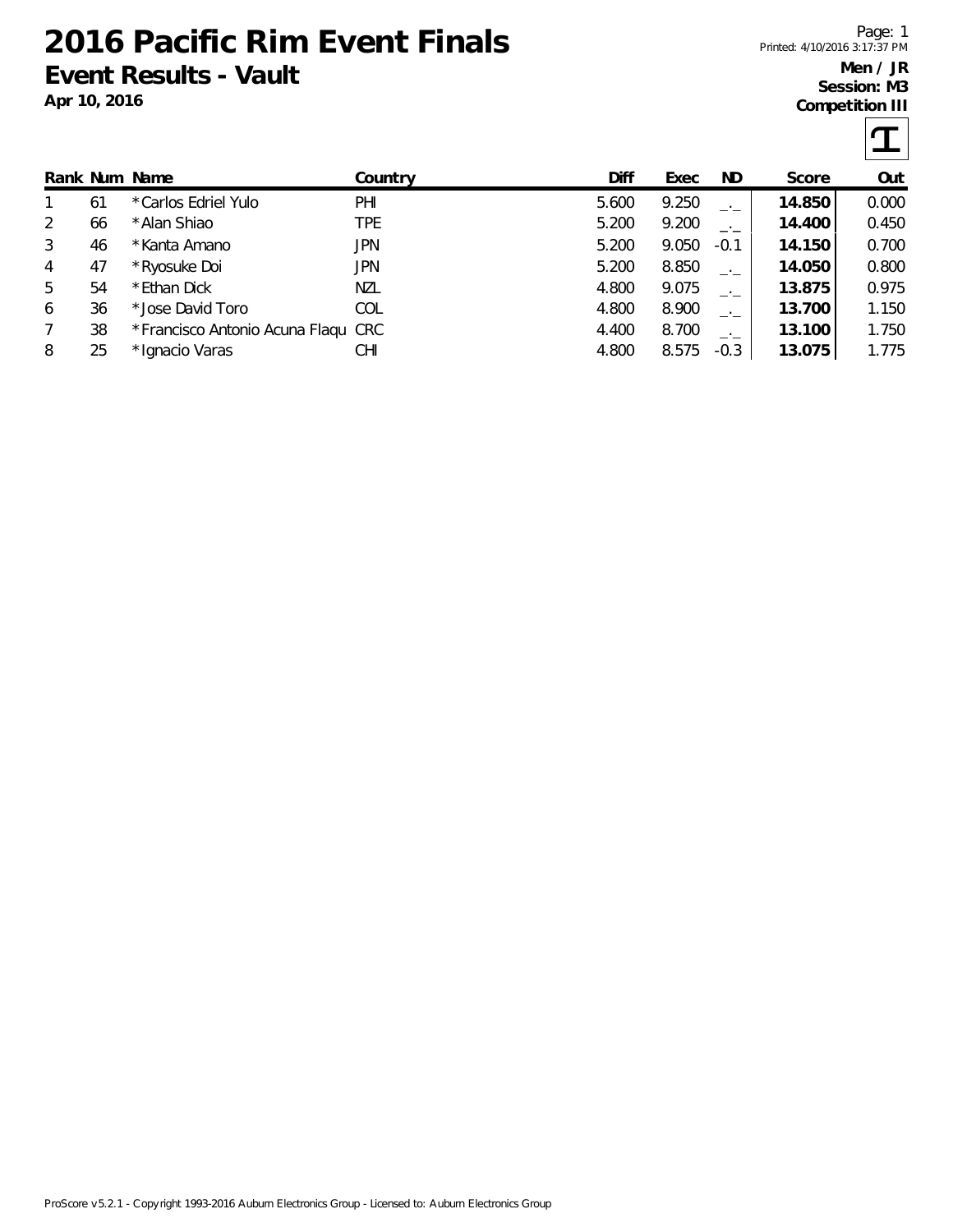**2016 Pacific Rim Event Finals Event Results - P Bars**

**Apr 10, 2016**

Page: 1 Printed: 4/10/2016 3:17:38 PM

### **Men / JR Session: M3 Competition III**

|                |    |                       |            |       |       |      |        | Ш     |
|----------------|----|-----------------------|------------|-------|-------|------|--------|-------|
|                |    | Rank Num Name         | Country    | Diff  | Exec  | ND.  | Score  | Out   |
|                | 50 | *Kosuke Wakasa        | JPN        | 5.100 | 8.650 | $-1$ | 13.750 | 0.000 |
| $\overline{2}$ | 61 | *Carlos Edriel Yulo   | PHI        | 4.800 | 8.850 | $-1$ | 13.650 | 0.100 |
| 3T             | 63 | *Shih Yen Fang        | TPE        | 3.900 | 9.250 | $-1$ | 13.150 | 0.600 |
| 3T             | 48 | *Ryuto Sako           | <b>JPN</b> | 5.200 | 7.950 | $-1$ | 13.150 | 0.600 |
| 5              | 54 | *Ethan Dick           | NZL        | 4.700 | 8.425 | $-1$ | 13.125 | 0.625 |
| 6              | 35 | *Jose Manuel Martinez | COL        | 5.100 | 7.600 | $-1$ | 12.700 | 1.050 |
| $\overline{7}$ | 43 | *Feng Julian Mui      | <b>HKG</b> | 4.300 | 8.000 | $-1$ | 12.300 | 1.450 |
| 8              | 36 | *Jose David Toro      | COL        | 4.500 | 7.650 |      | 12.150 | 1.600 |